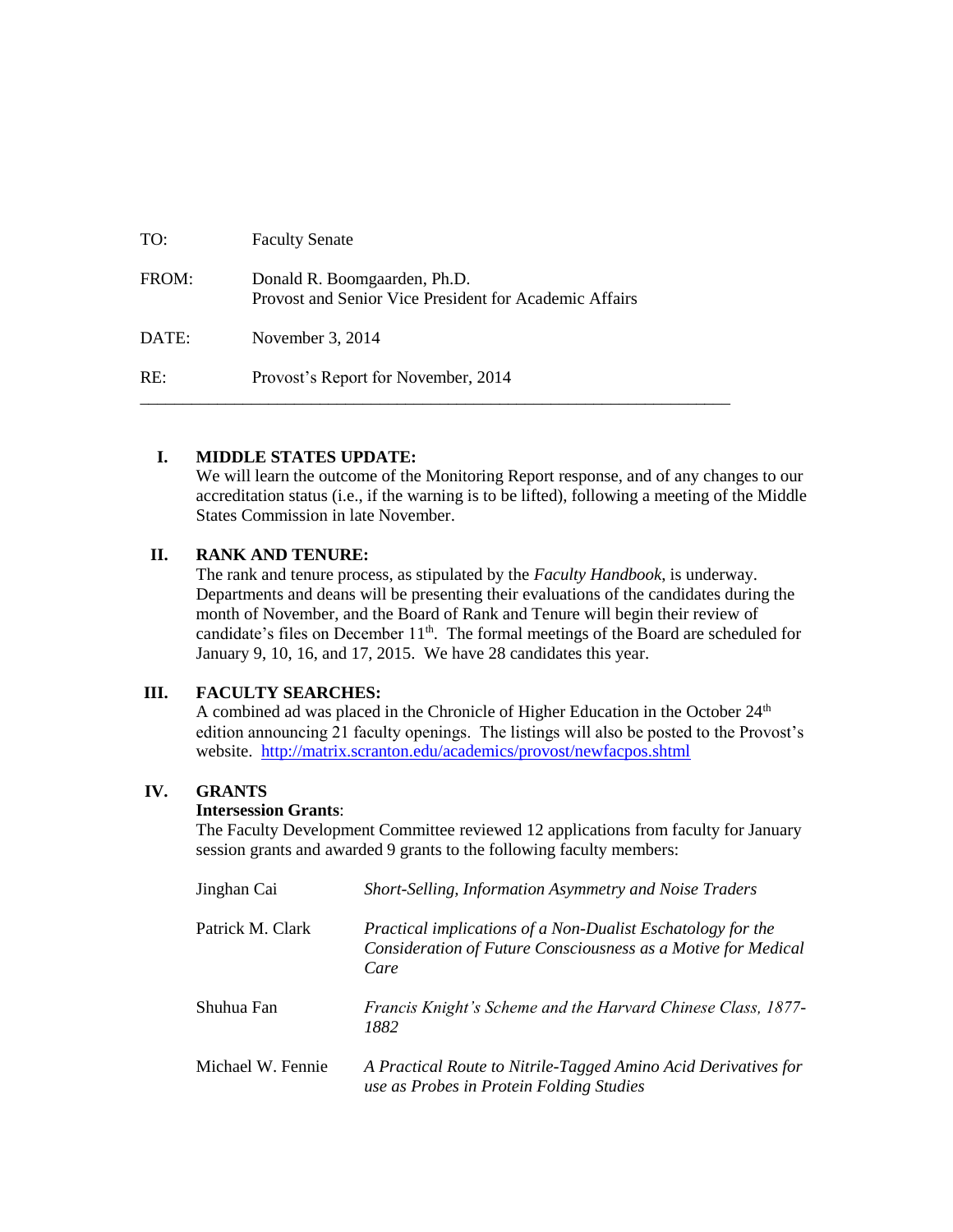| Mary Anne Foley     | Prophets on the Bus? Women Religious in a Post-Vatican II<br>Church                                             |
|---------------------|-----------------------------------------------------------------------------------------------------------------|
| Mary Jane S. Hanson | The Theory of Planned Behavior Applied to Cigarette Smoking<br>Intention Among Non-Smoking High School Students |
| Jakub Jasinski      | Spaces with the Weak Mean Value Property                                                                        |
| Ann A. Pang-White   | Bloomsbury Research Handbook to Chinese philosophy and<br>Gender                                                |
| Robert W. Shaffern  | The Reputation of Johann Tetzel (1465-1519), O.P.                                                               |

#### **Internal Research Grants**:

The Faculty Research Committee reviewed nine proposals for Internal Research Grants and awarded seven to the following faculty members:

| Bryan Burnhan           | Meta-Analysis of the Exponential-Gaussain Distribution in<br><b>Human Cognition Research</b>                         |
|-------------------------|----------------------------------------------------------------------------------------------------------------------|
| Tim Foley               | Protein Thiol Oxidations: Not so Radical Links Between Stress<br>Hormones and Neurodegeneration?                     |
| Wendy Manetti           | Clinical Judgment in Baccalaureate Pre-Licensure Nursing<br><b>Students</b>                                          |
| Oliver Morgan           | Relationships Gone Awry, Human Science Perspectives on<br>Addiction and Recovery.                                    |
| <b>Terrence Sweeney</b> | Enhancement to the Scranton Cardiovascular Model: A Startling<br>Actuator and interchangeable, dysfunctional valves. |
| Janice Voltzow          | Histology and SEM of the gills of a keyhole limpet and an<br>abalone.                                                |

Kian Wang/Jessica Bachman *Night Eating Among College Students*

#### **V. UPDATES**

## **College of Arts and Sciences**

- The Latin American Studies program hosted a screening and discussion of the film "The Battle of the Invisibles: Undocumented Workers vs. Supermarkets," with the discussion led by Manuel de Alba from Universidad de las Americas in Puebla, Mexico.
- The speaker for the 2015 Ignatian Values in Action Lecture will be Sr. Helen Prejean, author of *Dead Man Walking.*
- The Hope Horn Gallery is hosting an exhibition, "Here and There: Paintings by Nina Davidowitz" through Friday, November 21. The exhibit will feature a presentation by Davidowitz in the Pearn Auditorium of Brennan Hall, at 5 p.m. Friday, Nov. 7.